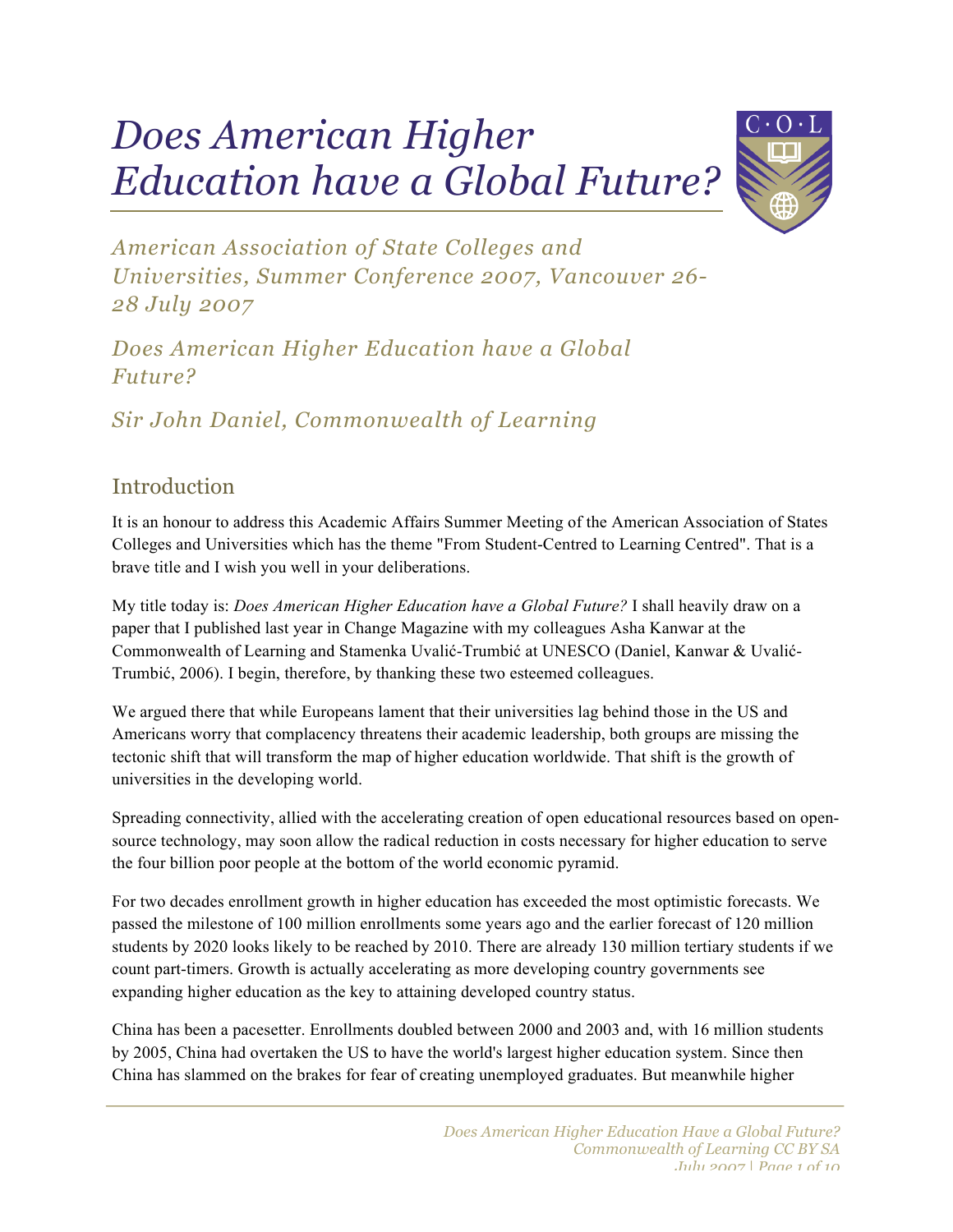education continues to expand briskly in India, which, as a democracy, cannot limit access by fiat. Its numbers too will overtake those of the USA within a decade.

There is rapid growth in other developing countries too - often from a very low base. There is a massive disparity in the higher education participation rates of students in the 18-23 age group (known as Age Participation Rates) across the world. APRs of 50 percent or more are now the norm in developed countries, whereas in countries in South Asia and Sub-Saharan Africa they languish below 10 percent.

This creates a major catch-up challenge for developing countries, where low APRs are compounded by demographic profiles with median ages in the low twenties or below. A tidal wave of poor youngsters is heading towards tertiary education. Apply a 35% APR to the four billion people in the poorest countries to understand the scale of the challenge. It yields 150 million additional students; far more than today's global total.

How can developing nations respond to the massive emerging demand for higher education? Are new approaches needed? Since developing countries will soon account for most of higher education worldwide, their answers to this question will effectively define the global profile of higher education.

The profile of higher education seems likely to change in three ways. First, private, for-profit institutions will play a greater role. Second, distance learning, in all its rapidly evolving forms, will account for a growing proportion of provision. Third, seeing the opening of a massive market, first-world institutions will expand their cross-border activities.

#### Public Good, Private Provision

Higher education is a private good, with direct benefits to those who participate, but also a public good. Although having a fire brigade at hand if your house catches fire is a more obviously useful public service than accessible higher education, the proportion of people with higher education does correlate well with a society's state of economic and civic development - and its potential for innovation.

Until recently numerous developing countries have assumed that identifying higher education as a public good requires that the state be its sole or main provider. In reality practice, principle, and pragmatism all argue against treating higher education as a public monopoly.

Past practice reveals that private bodies were providing higher education long before governments took an interest. The purpose of state involvement was to widen access to higher education.

The challenge from principle holds that apart from services like defense, government is most effective when it monitors and regulates the provision of public services by others, rather than controlling them directly.

Demography and demand present pragmatic challenges. There are burgeoning numbers of young adults in the developing world and an increasing proportion of them will want education at all levels. But in this era of lifelong learning, there is no way that governments can provide, at no cost, all the education that people will need throughout life. No government has the resources to pay for basic education for all from the public purse and fund all of higher education as well.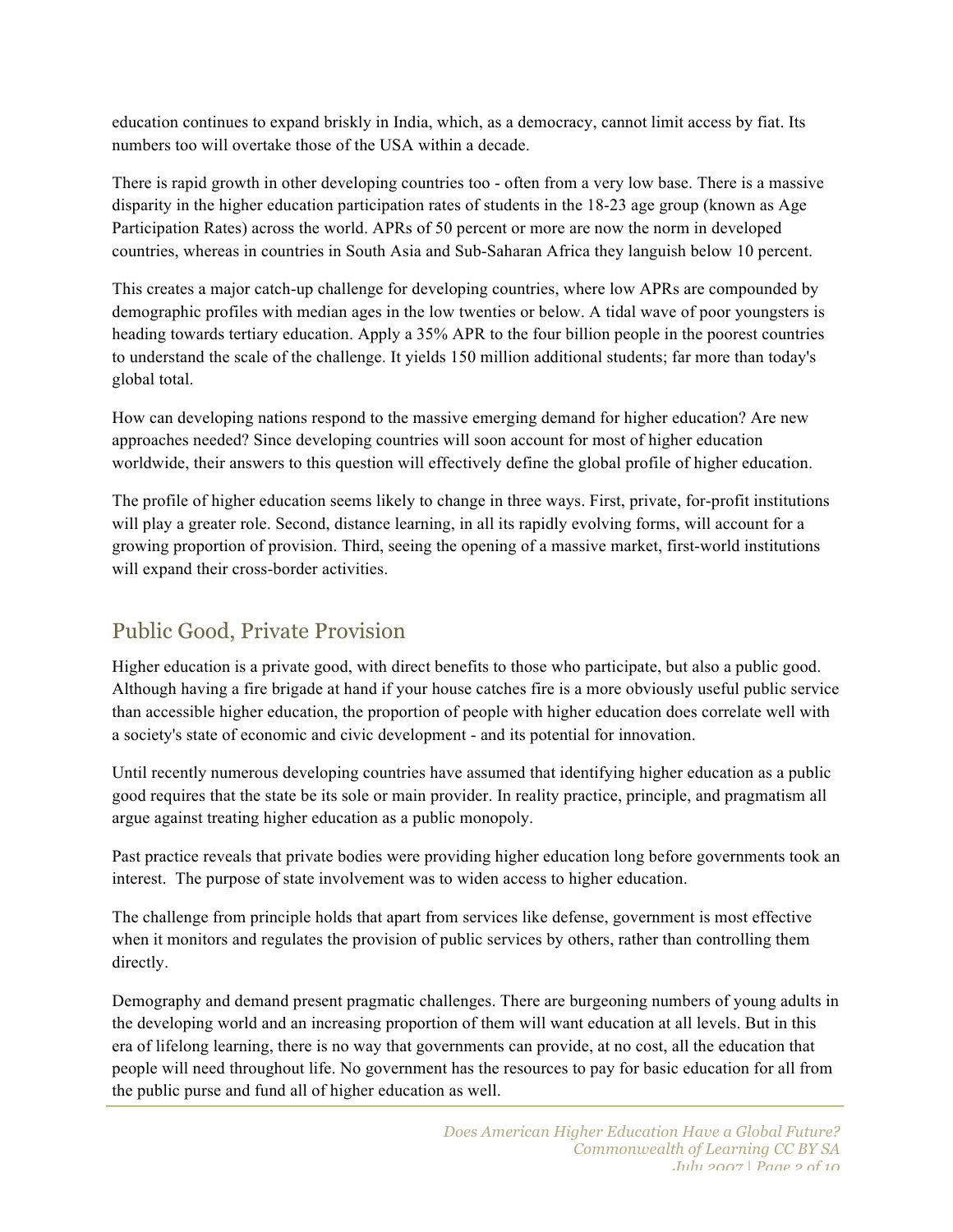A choice must be made between inadequate provision of higher education by a public-sector monopoly or meeting the demand by a combination of public and private institutions. This is a political dilemma for many developing-country governments.

Comparisons are often made between pairs of countries such as South Korea/Ghana and Malaysia/Zambia that had similar levels of GNP forty years ago but have developed very differently since then. One reason is that the Asian pair promoted the rapid development of higher education sectors with strong privatesector participation, while the African countries relied only on the state sector and kept tuition free.

How can developing countries best take advantage of for-profit higher education? How do they achieve a balance between accessibility for students and quality of provision, along with returns for the investor?

## The Price of Higher Education

The heart of the issue is fees. In the US, where all higher education students pay tuition, it is hard to appreciate what a hot issue they are in the rest of the world. Indeed, there is a tremendous contrast between the US, where fees are too high, and the rest of the world where they are, in general, too low.

If there is to be a cataclysm in US higher education it will be created by tuition fee inflation. How much longer can the price of American higher education defy the laws of economic gravity? The figures are startling.

Taking the long view, I understand that the average cost of tuition in US postsecondary institutions has risen by inflation plus 2.8% annually since 1910 - that is to say for almost a hundred years. Looking at a shorter and more recent timescale, the average cost of tuition has risen by 385% in the last 20 years.

The consequence, of course, is that these escalating costs are putting higher education out of the reach of poorer Americans. Today only 10% of Afro-American boys and 7% of Hispanic-American boys go on to college. These are the kinds of participation rates you would have found in Europe in the 1960s, before the great expansion of higher education took place. You are better placed than I to predict how the US tuition fees bubble might burst and what would be the consequences.

Fees are a quite different problem for countries that made higher education free - that it to say totally subsidized by the state - when only a tiny proportion of the population went to university. At that time entry to higher education was highly competitive and many believed - and still believe - that combining competitive entry with free tuition would produce equitable participation from across society.

Abundant research now shows that this is simply not true. The socio-economic profile of students in countries that charge fees while providing scholarships and loans for poorer students is more broadly based than in those that do not charge fees. This is a very important finding, and one that governments are only gradually finding the courage to act on.

In this respect China is making the transition more easily than India, partly because it is not a democracy but also because of the one-child policy. Chinese parents are eager to spend money to give their 'little emperors' a good start in life.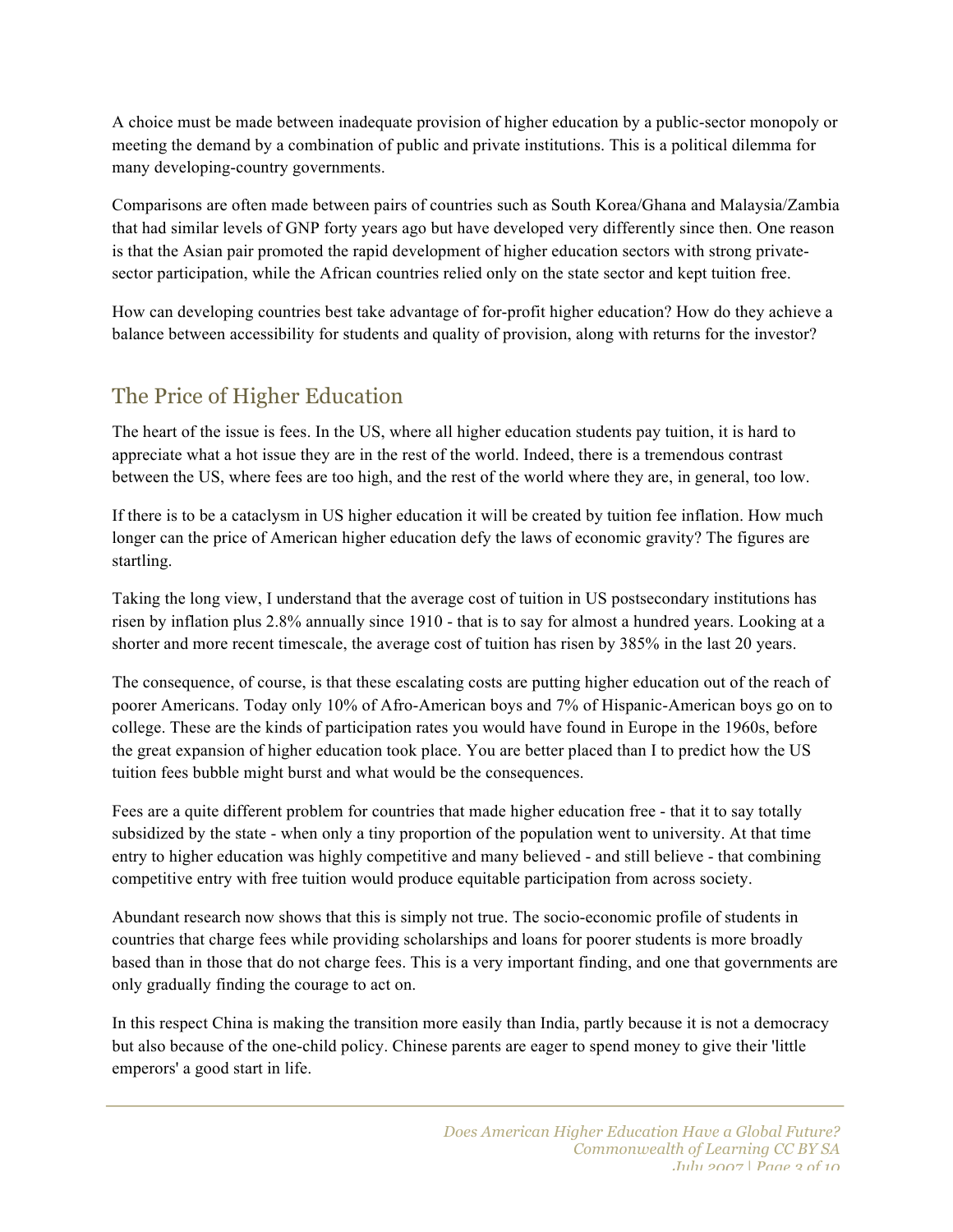Changing fees policy is important, because what the public sector does in relation to fees clearly constrains the private sector. Having a free public sector alongside an expensive private sector does not create an effective higher education system. As countries gradually introduce fees in the public sector, either because of a conviction that it is more socially equitable or because there is no financial alternative, the private sector finds itself on a more level playing field. This in turn makes it easier for the private sector to build arrangements for need-based scholarships and loans into their fees regimes.

Within a decade or two, private, for-profit provision, already estimated at \$385 billion worldwide, is likely to account for a larger proportion of higher education in the developing countries than it now does in the industrialized world.

How might the first-world private sector help to provide higher education to the developing nations? Much of it will likely follow traditional patterns of classroom teaching, but two other related forms of provision will have a higher profile: cross-border offerings and distance learning.

### Cross-Border Higher Education

UNESCO and the OECD, in their Guidelines for Quality Provision in Cross-Border Higher Education, describe cross-border higher education as:

"Higher education that takes place in situations where the teacher, student, programme, institution/provider or course materials cross national jurisdictional borders. Cross-border higher education may include higher education by public/private and not-for-profit/for-profit providers. It encompasses a wide range of modalities, in a continuum from face-to-face (taking various forms as students traveling abroad and campuses abroad) to distance learning (using a wide range of technologies and including e-learning)."

Those providers include not just conventional or open universities but also media companies, multinational companies, corporate universities, networks of universities, professional organizations, and IT companies.

Nearly all cross-border higher education is effectively for-profit in the receiving country. Even when the originating institution is a public institution in its home country, it must generate a surplus on its operations in other countries in order to sustain them.

In the West we usually think of Erasmus as the pioneer of international student mobility, but the honour should really go to Huen Tsang, a Chinese scholar who studied in India nearly a millennium earlier. Academic exchanges between China and India thrived in the middle of the first millennium, notably around Nalanda University, a centre of Buddhist scholarship near Patna in India.

Today's term 'cross-border' implies an acceptance of national borders that might have seemed strange to these academic nomads of ancient Asia and medieval Europe. The border is a symbol for the special political, social, and cultural identity found within the national space. Accepting borders implies recognition of the roles and responsibilities of national governments within their jurisdictions, not simply for deciding whom to let into their country but also for overseeing the national higher education system.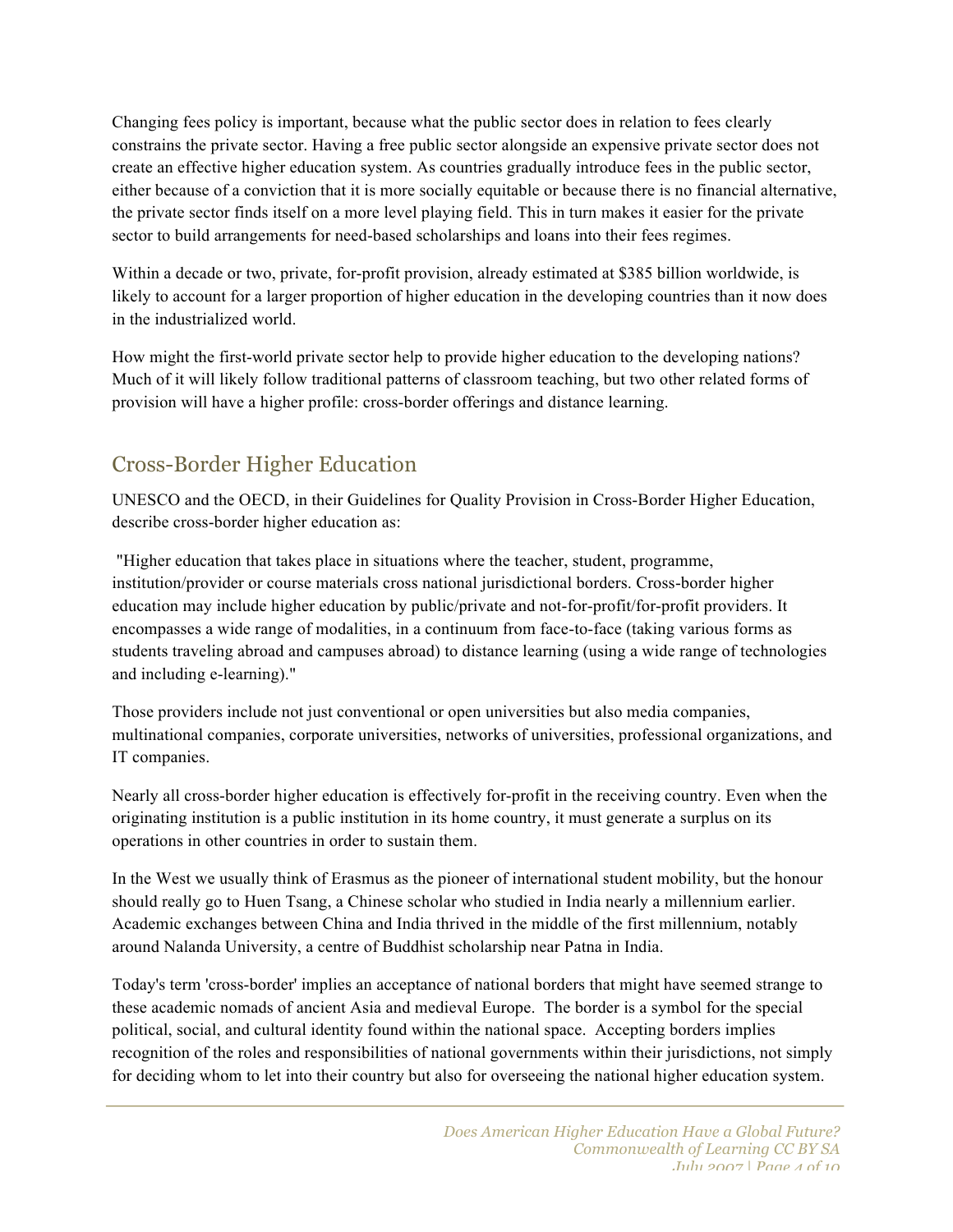National sovereignty over higher education has been reinforced by the General Agreement on Trade in Services (GATS) of the World Trade Organization (COL/UNESCO, 2006). The GATS recognizes four modes of supply. The first two are *consumptionabroad*, where students travel to another country to study, and the *presence of natural persons*, meaning visiting scholars or teachers. Here we are more interested in the other two forms of supply, defined by the GATS as *cross-border supply* and*commercial presence*, but better known as distance education and the establishment of branch campuses.

### Distance Learning

Distance education is a good way of reaching large numbers. Take the example of India. India's higher education system provides access to less than 10% of the 18-23 age cohort despite massive growth in distance education. Note that in India increasing the age participation rate by just one percentage point means adding one million more students. Therefore moving from a 7% to, say, a 37% APR will add 30 million more students. Earlier this year India's Knowledge Commission called for the number of Indian universities to grow from 350 today to 1500 by 2015 - and that is only to cope with a doubling of the current participation rate from 7% to 14%.

Distance learning is already a significant component of Indian higher education. Today 24 percent of all enrolments - some two million students - are in distance education - specifically in 13 national and state open universities and 106 institutions that teach both on campus and by correspondence. The government's target is to have 40 percent of all higher education through distance education by 2010.

The Indira Gandhi National Open University now has 1.5 million students and the state open universities are growing fast. For example, the Netaji Subhas Open University in West Bengal had fewer than ten thousand students in 2000 but will likely achieve 100,000 students - and mega-university status sometime this year. The Tamil Nadu Open University, created only in 2003, already has 60,000 students.

Not long ago I met Professor Rajan Velukar, Vice-Chancellor of the Yashwantrao Chavan Maharashtra Open University. He told me that he was confident of taking it from its present 200,000 students to 400,000 in the next four years. Such numbers put the cross-border provision of distance education into perspective.

In another paper with Asha Kanwar and Stamenka Uvalić-Trumbić we showed that the current numerical contribution of cross-border higher education in developing countries is negligible (Daniel, Kanwar & Uvalić-Trumbić, 2005). Cross-border providers focus on countries at a relatively high level of development as measured by the UNDP's Human Development Index, that is to say places like Hong Kong, Singapore and Malaysia.

The most active cross-border providers in developing countries are from other developing countries. The Indira Gandhi National Open University is already active in 26 other countries. The University of South Africa (UNISA), a distance-teaching university created back in the 1940s that now has a quarter of a million students, has long had students all over Africa. Nelson Mandela and Robert Mugabe are both graduates, having studied in prison.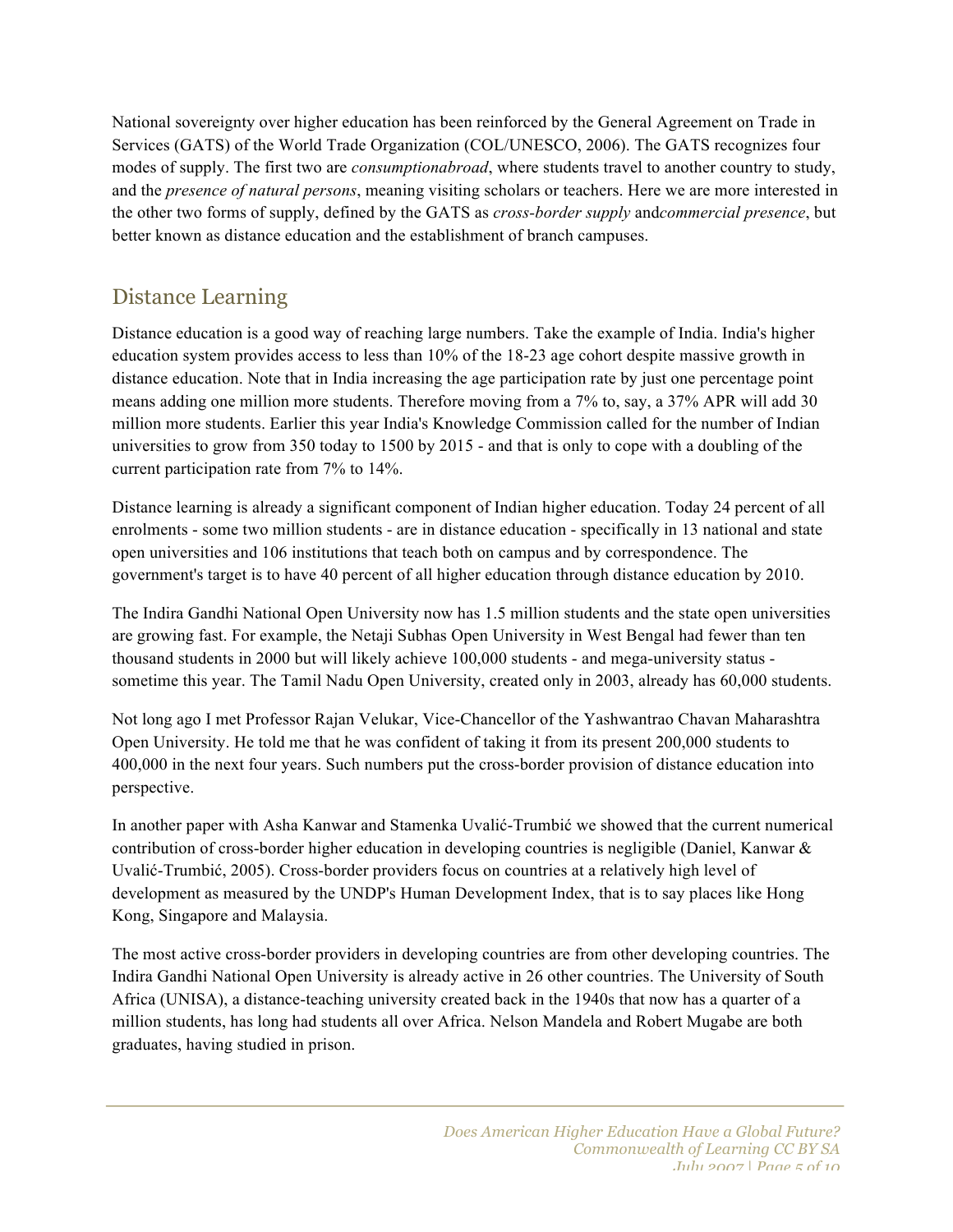However, private cross-border provision will be part of the answer in future. Locally owned private institutions already account for over 75 percent of professional education in India. Meanwhile, the number of cross-border providers in India increased from 27 in 2000 to 114 in 2004.

But in the light of India's potential student numbers, their role is still negligible and their quality is problematic: a third of the institutions are not accredited in their country of origin, and an equal proportion of their Indian collaborators are not part of the formal higher education system either. Even when the foreign providers are universities, they are not in the premier league and have mediocre reputations at home. Neither branch campuses nor franchise agreements have had much success, with the exceptions of 61 twinning and articulation arrangements that allow students to go to the source country in the final year and stay on for employment purposes.

An additional market of tens of millions of students should be tempting for serious providers of distance education.

But will students want what they have to offer? Providers must address the five A's of affordability, accessibility, appropriateness, accreditation and acceptability.

## Affordability, Accessibility, Appropriateness and Accreditation

**Affordability** is a major challenge. India is trying to transform higher education from an elite to a mass system aimed at the needs of a vibrant democracy. Providers of distance learning must devise a business model that can take them beyond the elite to reach out to the masses.

New technologies for education have always attracted private providers. When Britain introduced the penny post in 1840, Isaac Pitman almost immediately started offering a correspondence course in shorthand, and private providers subsequently dominated the correspondence education industry.

The next wave of distance education, led by the large multi-media open universities, was dominated by the public sector. In addition to widening access dramatically, these institutions showed that distance learning can be of higher quality, as well as less expensive, than conventional higher education. That is because it has to be developed and delivered in a more systematic way.

For this reason it also has the potential to foster the spirit of innovation on a large scale. No delivery mode can guarantee a particular educational outcome by itself. However, distance learning tends to foster the innovative spirit because it lends itself to presenting different points of view and obliges students to construct knowledge for themselves.

In at least two developing countries earlier authoritarian regimes shut down open universities because they were perceived as subversive. The students decided that it might be nice to innovate by choosing their own government!

The current wave of distance learning, often called eLearning appeals to the private sector because it has a cost structure in which a higher upfront investment is rewarded by lower marginal costs when volume is achieved. Moreover, providers wishing to use eLearning now have available a rapidly growing body of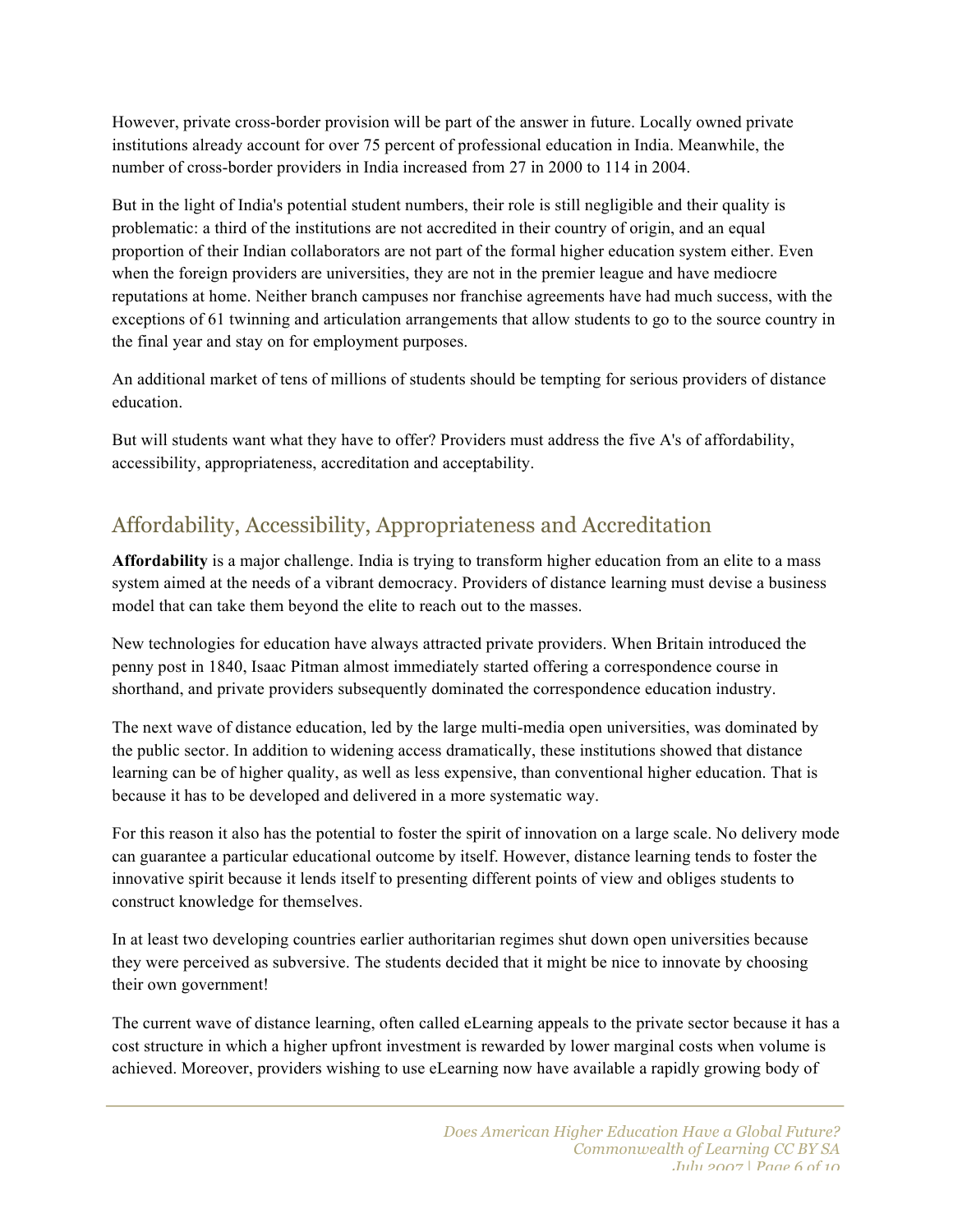open educational resources; freely available learning materials that can be adapted to particular local needs. I shall return to this crucial innovation.

The combination of expanding connectivity and the swelling reservoir of open educational resources is potentially revolutionary for its capacity to cut costs and diversity provision.

**Accessibility** is not just a matter of cost. Higher education also requires access to the technology through which education is delivered. Internet connectivity is important, yet the proportion of people online is only 4% in India, 1% in Africa (half of them in South Africa) and 0.1% in Bangladesh. But this is changing fast. Communication links are already beginning to alter the way that poor villages in the developing world function.

Cross-border providers often fail the test of **appropriateness**. Their subject offerings are limited, and liberal education often loses out to more market-driven programs such as business and information technology. Students from a variety of cultures and linguistic backgrounds have to follow the curriculum of the country of origin, baseball analogies and all, with no recognition of social, cultural, and ethnic differences.

Cross-border provision will become fully relevant only when it responds to country priorities, which is best done through strong partnerships between the overseas provider and local institutions to develop curricula and methods of delivery and student support.

The next 'A' is **accreditation**. In fact, students' requirements go beyond formal accreditation to the more informal fifth 'A' of **acceptability**. Students like the convenience and flexibility of distance learning. Furthermore, those students who thought that they might miss the human contact associated with face-toface instruction often find that, when distance learning has an effective student support system, contact is both more personal and more effective than in conventional systems.

Students want the academic titles that they earn to be not only recognized, but also to have a good reputation. The reputation that the public accords to institutions changes slowly: rightly in my view. It takes time to build up an institutional reputation and, barring egregious mistakes, it also takes time to lose one.

The oldest of India's open universities is barely twenty years old; so they have barely had time to acquire a reputation for quality. Furthermore, they have had to contend with the poor reputation created for distance education by the correspondence courses offered by India's conventional universities. These longstanding operations, which enrol hundreds of thousands of students were, and mostly still are, poor quality operations with shoddy learning materials and minimal student support. The universities use them as cash cows to subsidise their campus operations.

Cross-border providers should be inspired by the findings of C.K. Prahalad in his book *The Fortune at the Bottom of the Pyramid* (Prahalad, 2004; Prahalad & Hart, 2002). Addressing himself to multi-national corporations, he points out that there are four billion poor people in the world who aspire to better lives.

By making radical innovations in technology and business models and creating highly distributed, smallscale operations married to world-scale capabilities, some companies are beginning to serve this huge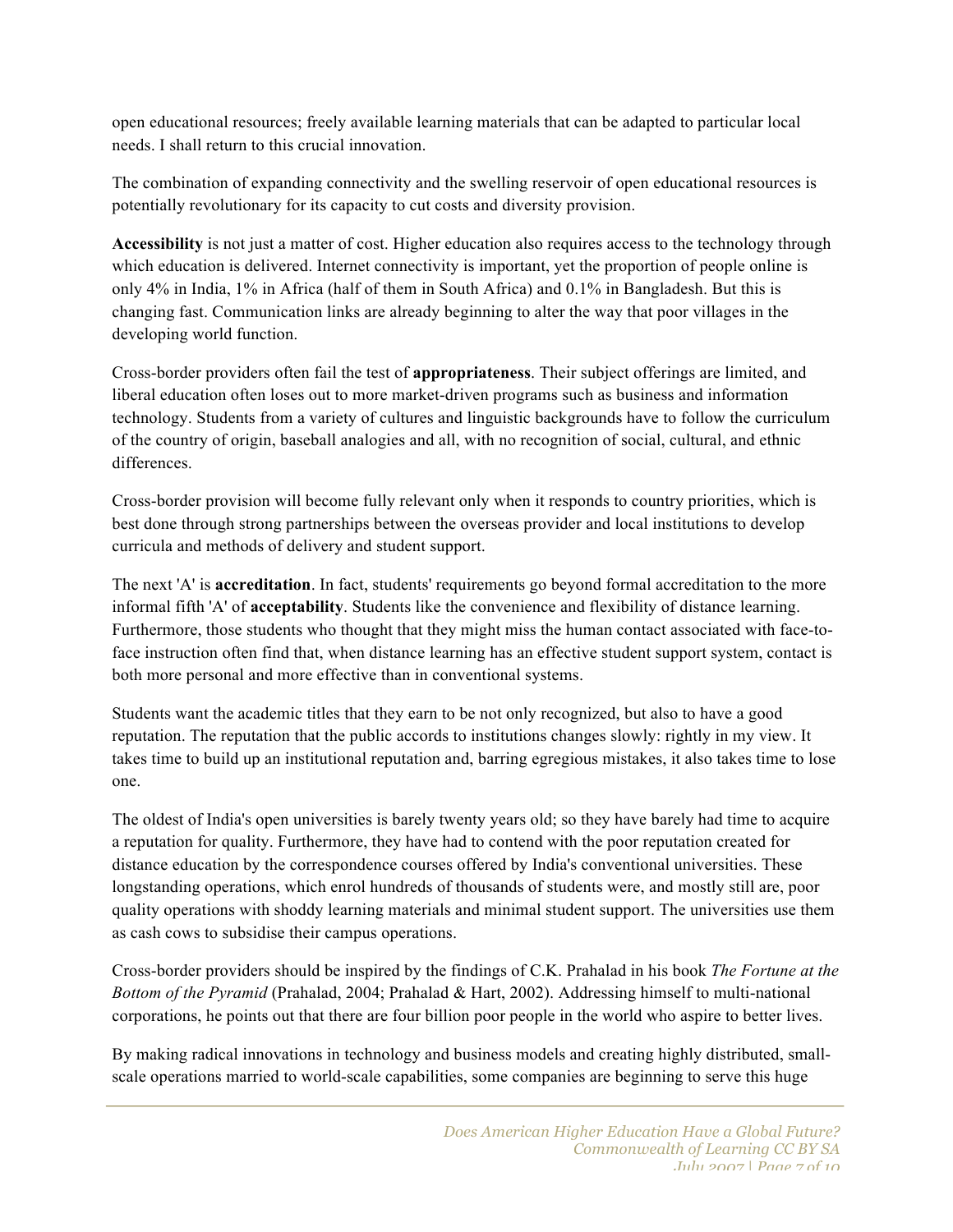market profitably. In doing so they are "helping people improve their lives by producing and distributing products and services in culturally sensitive, environmentally sustainable and economically profitable ways."

I see few signs of people taking up this challenge in education. Indeed, the only example I know is American. Best Associates, a merchant bank in Texas, is attempting to re-write the script for private, forprofit education. Its Whitney International University System is expanding rapidly, both by acquiring universities in other countries or creating joint ventures with existing universities. Having begun its expansion in South America it is now launching ventures in Morocco, Jordan, Saudi Arabia, India and Indonesia.

It uses distance learning that blends the remote-classroom and asynchronous approaches. Lectures from senior professors are carried to remote classrooms by satellite and these are underpinned by supporting professors who interact individually with relatively small groups of students online. The lectures give the symbolic and psychological impression of a 'normal' university, whereas the close individual support keeps students on task and progressing. Unlike conventional remote-classroom teaching this model should be scalable because of the network of supporting professors; an essential feature for achieving a low price point.

### What About Quality?

Within two decades the global higher education enterprise could have more than doubled in size, be predominantly based in what today we call developing countries, and present a greater diversity of both providers and provision.

How will the world ensure the quality of such a vast enterprise? How are governments to protect their citizens from fraudulent providers and bogus qualifications, especially when they emanate from another country? Cross-border higher education makes students particularly vulnerable to scams. How can we create an international ethic of integrity and quality assurance?

As higher education expands, governments' role will increasingly be to monitor and regulate it, rather than to provide it. Many developing countries currently lack quality-assurance mechanisms, and where they do exist, as in India, they are not always properly equipped to cope with diversifying types of provision.

However, countries realize that, even if it happens slowly, the GATS has created an inexorable trend to increasing cross-border education supply. Governments will best respond to this trend by building strong frameworks for regulation, quality assurance, and accreditation that cover all higher education provision within their borders.

This is the context of recent UNESCO/OECD collaboration on Guidelines for Quality Provision in Cross-Border Higher Education (UNESCO/OECD, 2006). The guidelines recognize the importance of national authority and the diversity of higher education systems. They present higher education as a vital means for expressing a country's linguistic and cultural diversity, nurturing its economic development, and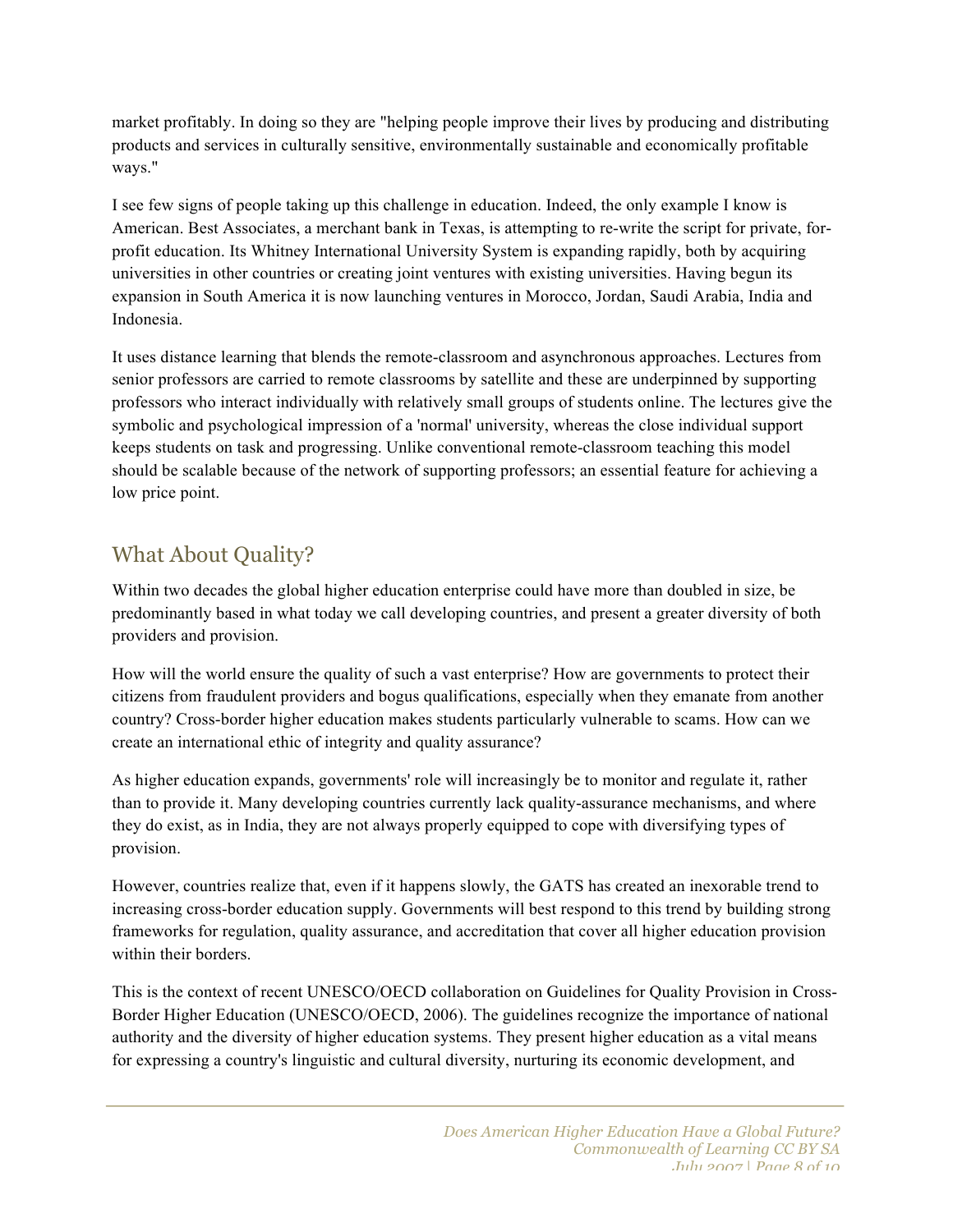strengthening social cohesion. Their effectiveness largely depends on strengthening the capacity of national systems to assure the quality of higher education.

#### Conclusion

It is time to conclude. We usually overestimate the short-term impact of major changes while underestimating their long-term effects. In the coming decades, most higher education provision will gradually shift to the countries of the global south where the large majority of people under 25 live. Does US higher education have much of a role in this new global world?

I suggest that American colleges and universities, public and private, non-profit and for-profit, that wish to be part of this trend must first get down their costs by partnering with institutions in the developing world. The aim is to develop scalable models of provision. Such partnerships will be forged in the context of a growing trend towards south-south collaboration. Sustaining north-south cross-border higher education will require a competitive edge.

So, second, costs will be critical. Only by targeting the massive numbers of people at bottom of the pyramid, not just the elites, will economies of scale be achieved.

Third, making open educational resources available to the developing world, as MIT has done, will accelerate capacity development and create links with local institutions to yield academic benefits.

Fourth, the growing availability of telephone and Internet connections is starting to unite the world's rich and poor and to transform the digital divide into a digital dividend. In previous eras the use of technology in developing countries usually resulted in a transfer of wealth to the developed world: the rich got richer and the poor got poorer. Those days could soon be over. Because of their lower costs, developing countries may gradually reverse the direction of cross-border relationships so that their providers serve students in richer countries. The relatively new industry of people in India tutoring high-school kids in the US is a straw in the wind.

As more economic activity shifts away from the US into the emerging economies, American universities might find that their most important role is to shape these developments by exporting their research strengths and training many of the millions of new Ph.D.s required.

I realize that much of what I have said may be a long way from the day-to-day preoccupations that have brought you to this Academic Affairs Summer Meeting on moving from Student-Centered to Learning-Centered.. However, I think my role was to alert you to some of the major changes taking place in higher education internationally which present both challenges and opportunities to you. If I have moved you just a little from a US-centered perspective to a global perspective I shall have achieved my purpose.

#### References

COL/UNESCO (2006) *Higher Education Crossing Borders: A Guide to the Implications of the General Agreement on Trade in Service (GATS) for Cross-border Education www.col.org/resources/publications/Pages/detail.aspx?PID=42*